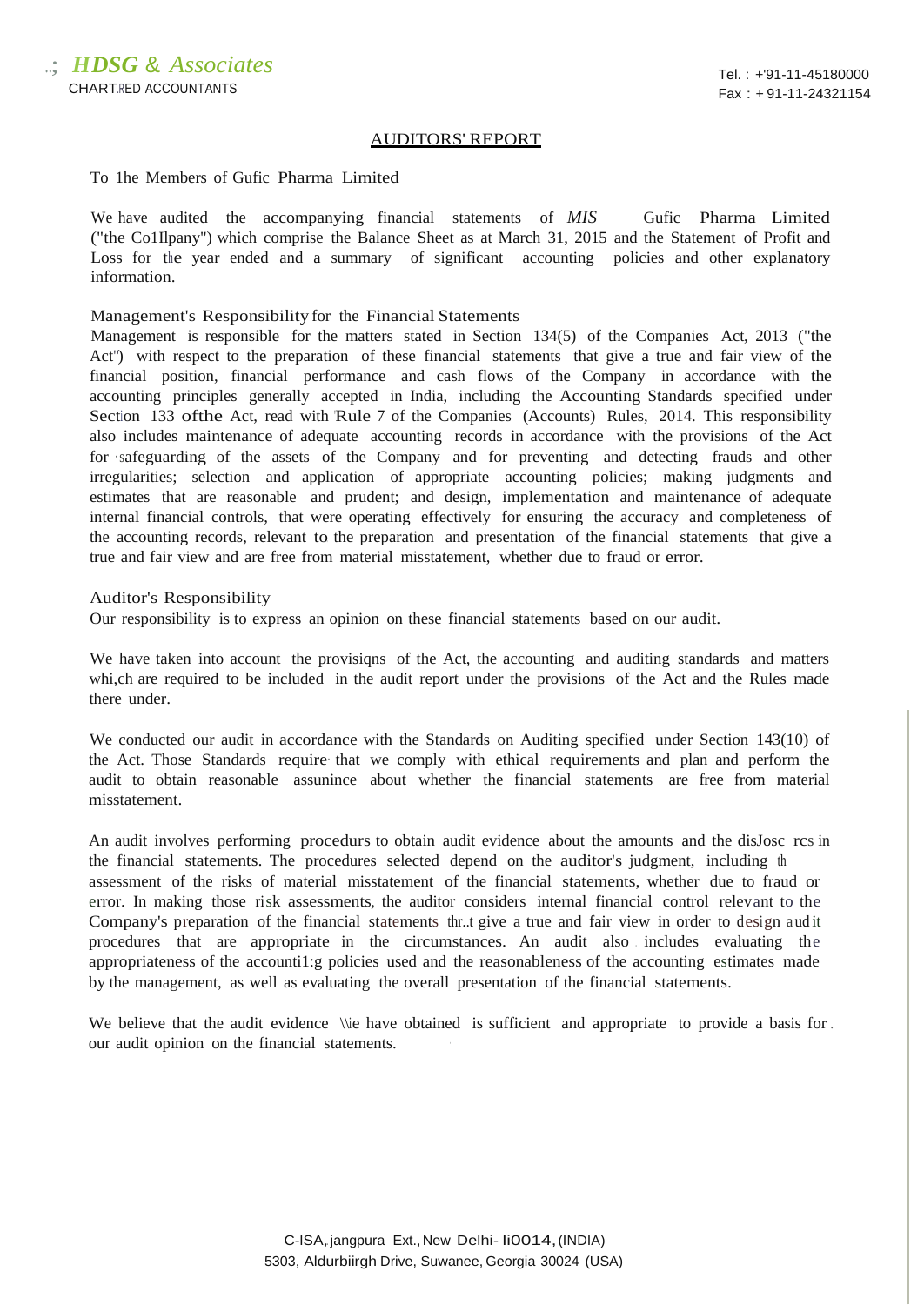E-mail : [hsg@hdsgindia.com •](mailto:hsg@hdsgindia.com) [www.hdsgindia.com](http://www.hdsgindia.com/)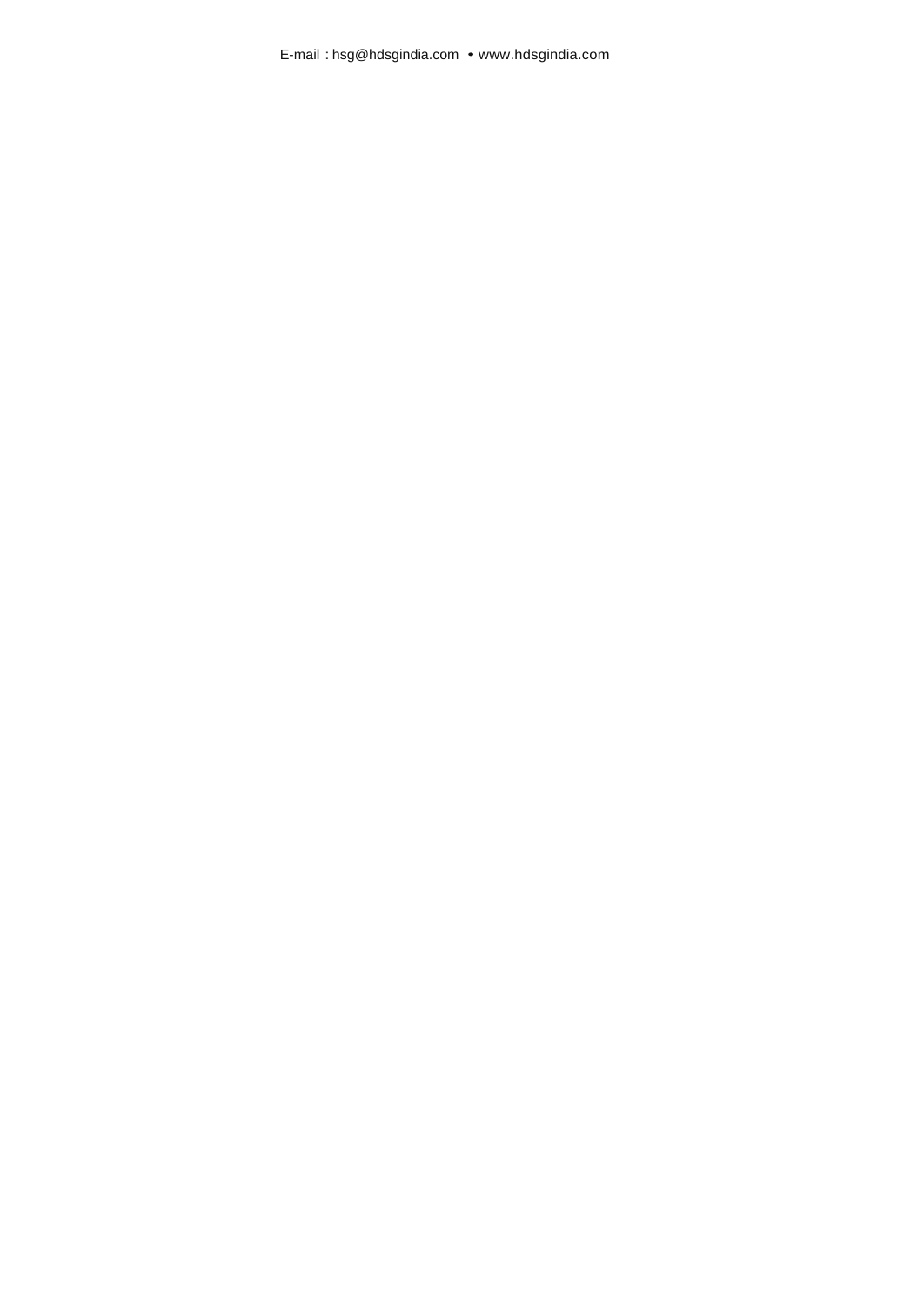# **Opittion**

In o1.lr opinion and to the best of our infonnation and according to the explanations given to us, the finaocial statements give the information required by the Act in the manner so required and give a true and fair view in conformity with the accounting principles generally accepted in India:

- a) In the case ofthe Balance Sheet, of the state of affairs ofthe Company as at March 31, 2015;
- *b)* In the case of the Statement of Profit and Loss Account, of the profit for the year on that date;
- c) In the case of the Cash Flow Statement, of the cash flow for the year ended on that date.

## **Report on Other Legal and Regulatory Requirements**

- 1. As required by the Companies (Auditor's Report) Order, 2015 ("the order") issued by the Central Government of India in terms of sub section (11) of section 143 of the Act, we give in the Annexure a statement on the matters specified in paragraphs 3 and 4 of the Order.
- 2. As required by Section <sup>143</sup> (3) of the Act, we report that:
- a) We have sought and obtained all the information and explanations which to the best of our knowledge and belief were necessary for the purpose of our audit.
- b) In our opinion, proper books of account as required by law have been kept by the Company so far as it appearsfrom our examination of those books
- c) The Balance Sheet and the Statement of Profit and Loss dealt with by this Report are m agreement with the books of account.
- d) In our opinion, the aforesaid financial statements comply with the Accounting Standards specified under Section 133 ofthe Act, read with Rule 7 ofthe Companies(Accounts) Rules, 2014.
- e) On the basis of written representation received from the directors and taken on record by the Board of Directors, we report that none of the directors are disqualified as on 31st March 2015 from being appointed as a director in terms\_ofSection 164 of the Companies Act, 2013;
- f) With respect to the other matters to be included in the Auditor's Report in accordance with Rule **11** of the Companies (Audit & Auditors)Rules,2014, in our opinion and to the best of our information and according to the explanation given to us:
	- 1. The company does not have any pending litigations on its financial position;
	- n. The company does not have any long term contract;
	- 111. No such case of transfer of amounts to Investor Education and Protection Fund, hence not applicable to the company.

**For HDSG & Associates**

**Date: May 29, 2015 Place: New Delhi**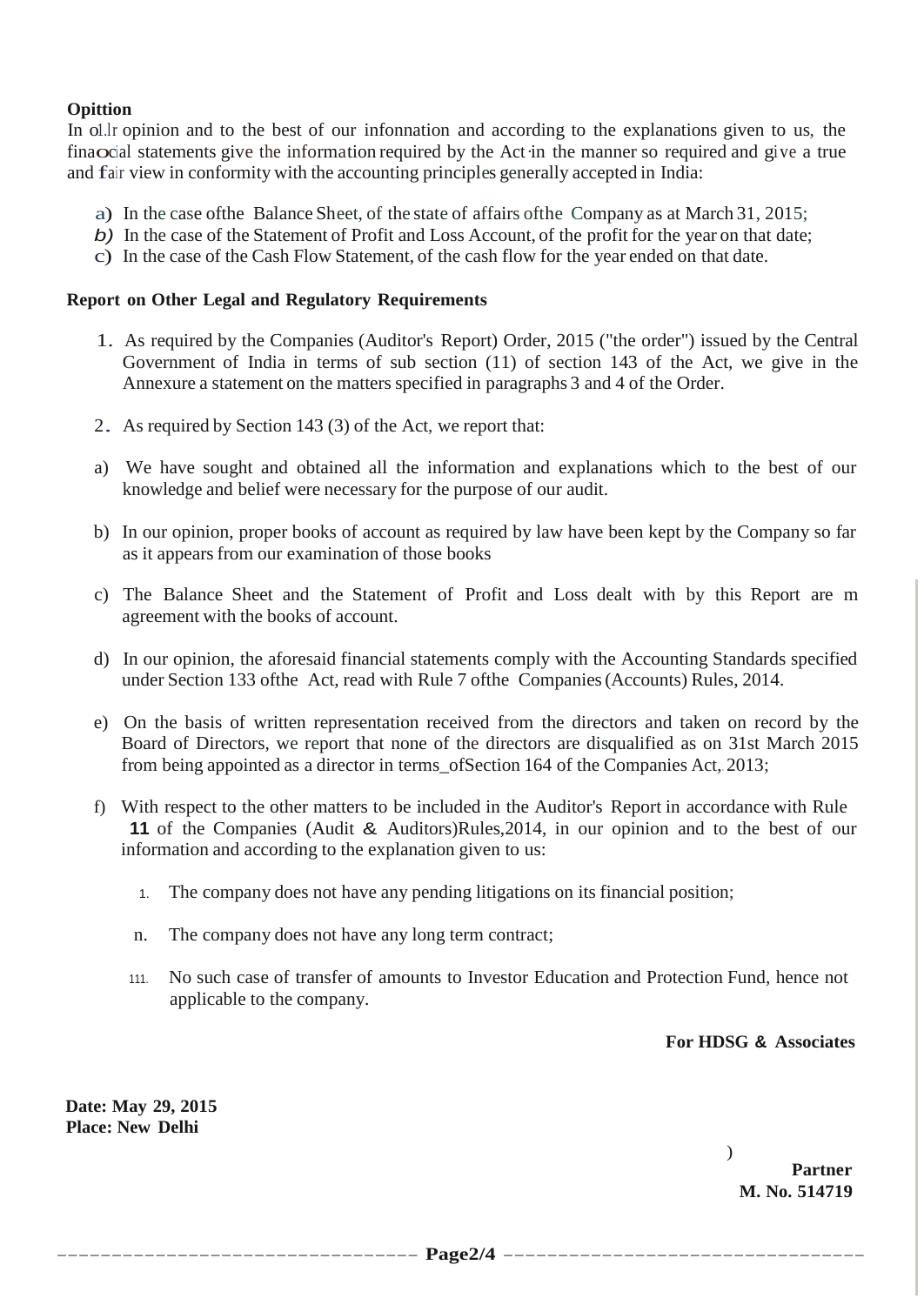## **ANNEXURE REFERRED TO IN PARAGRAPH 1 OF THE AUDITORS' REPORT ON ACCOUNTS FOR THE YEAR ENDED 31st MARCH, 2015**

Based upon the infonnation and explanations fumished to us and the books and records examined by us in tlle normal course of our audit, we report that to the best of our knowledge and belief:

- 1. Jn respect of its Fixed Assets: The company does not have Fixed Assets. Accordingly, Para 3(i) of the order is not applicable.
- n. In respect of its Inventories: The Company does not hold any inventory. Accordingly, Para 3(ii) of the order is not applicable.
- 111. The Company has not taken/granted any loans, secured/unsecured from/to companies, firms or other parties listed in the register maintained u/s 189 of the Companies Act, 2013 or from the companies under the same management as defined under the Companies Act, 2013. Hence Para 3(iii)(a) and 3(iii)(b) are not applicable.
- 1v. In our opinion and according to the information & explanation given to us, there are adequate intemal control Systems commensurate with the size of the company and the nature of its business with regard to the sale of services. The activities of the Company do not involve purchase of inventory and sale of goods. There was no purchase of fixed assets during the year. During the course of our audit, we have not observed any continuing failure to correct major weaknesses in intemal control systems.
- v. The provisions of Para V of the Order with respect to the directives issued by the Reserve Bank of India and the provisions of section 73 to 76 or any other relevant provisions of Companies Act and the rules framed there under are not applicable to the Company.
- v1. The provision of Para 3(vi) of the order with respect to maintenance of cost records is not applicable to the Company.
- vn. a) According to the information and explanation given to us and on the basis of our examination of the records of the Company, amount deducted *I* accrued in the books of accounts in respect of undisputed statutory dues of Income Tax have been regularly deposit during the year by the Company with the appropriate authorities. As explained to us, The Company did not have any dues on account of Provident Fund; Investor Education and Protection Fund, Employee's State Insurance, Sales tax, wealth Tax, service tax, duty of customs, duty of excise, value added tax, entry tax, cess and other material statutory dues.

According . to the information and explanation given to us, no undisputed amounts payable in respect oflncome Tax were in arrears as at 31.03.2015 for a period of more than six months from the date they became payable.

b) There are no disputed dues pending to be deposited in respect of Income tax/ Sales tax /Wealth tax/ Service tax/ Custom duty/ Excise duty/ Cess.

c) The amount required to be transferred to investor education an..··

to such fund within time are not applicable to the Company.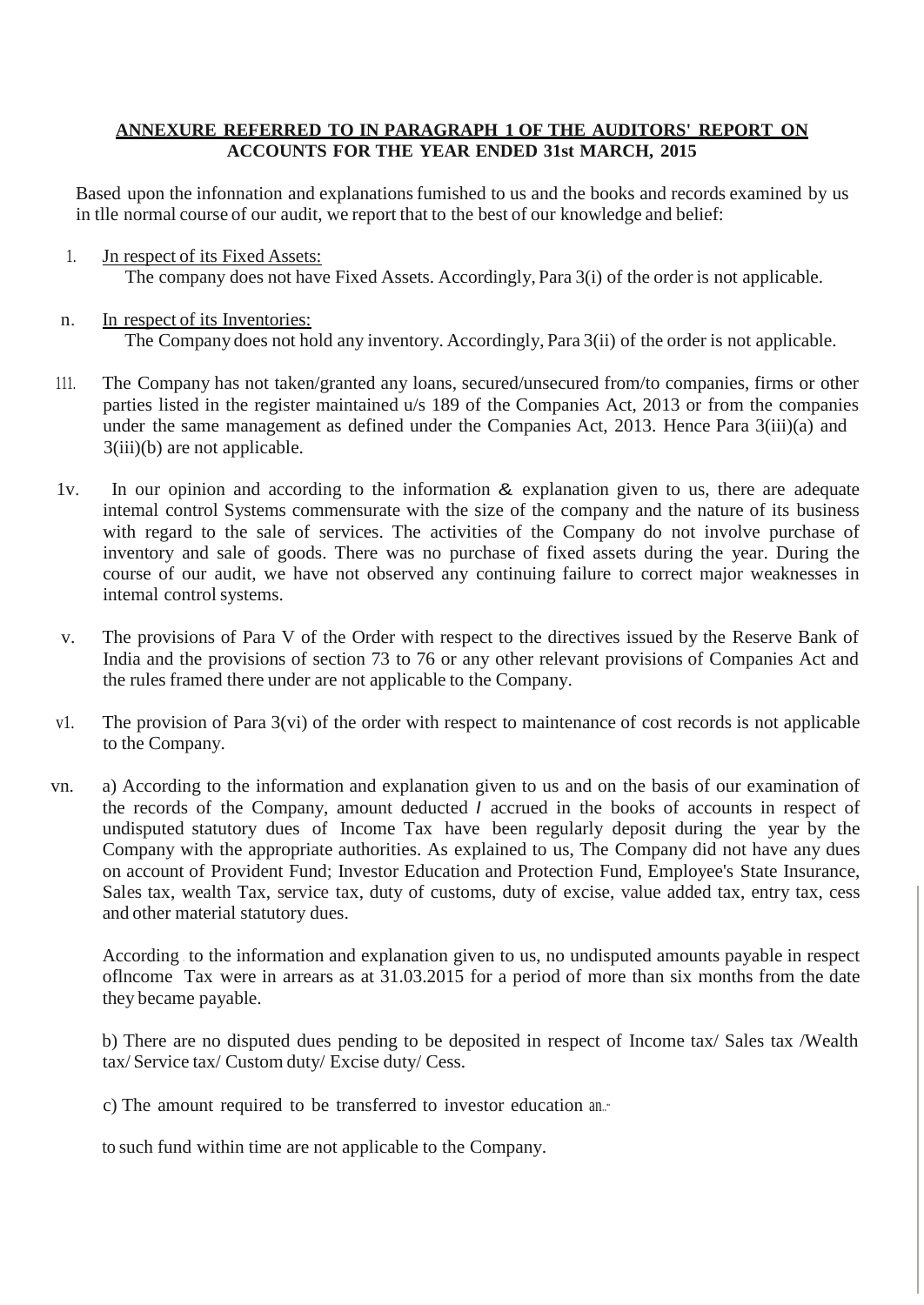- viii. 'The company does not have any accumulated losses at the end of the financial year are not less than :fifty per cent of its net worth and has not incurred cash losses in the financial year. Accordingly, J>ara 3(viii) of the order is not applicable.
- 1x. ln our opinion and according to the information and explanations given to us, the company did not have any outstanding dues to any financial institution, bank or debenture holder during the year. .Accordingly, Para 3(ix) of the order is not applicable.
- x. **ln** our opinion and according to the information and explanation given to us, the Company has not given guarantees for loans taken by others from banks or financial institutions. Accordingly, Para 3(x) of the order is not applicable.
- XL In our opinion, the company did not have any term loan outstanding during the year. Accordingly, Para 3(xi) of the order is not applicable.
- xn. According to the information and explanation given to us, no fraud on or by the Company has been noticed or reported during the course of the audit.

**For HDSG & Associates Chartered Accountants FRN: 002871N**

**Date: May 29, 2015 Place: New Delhi**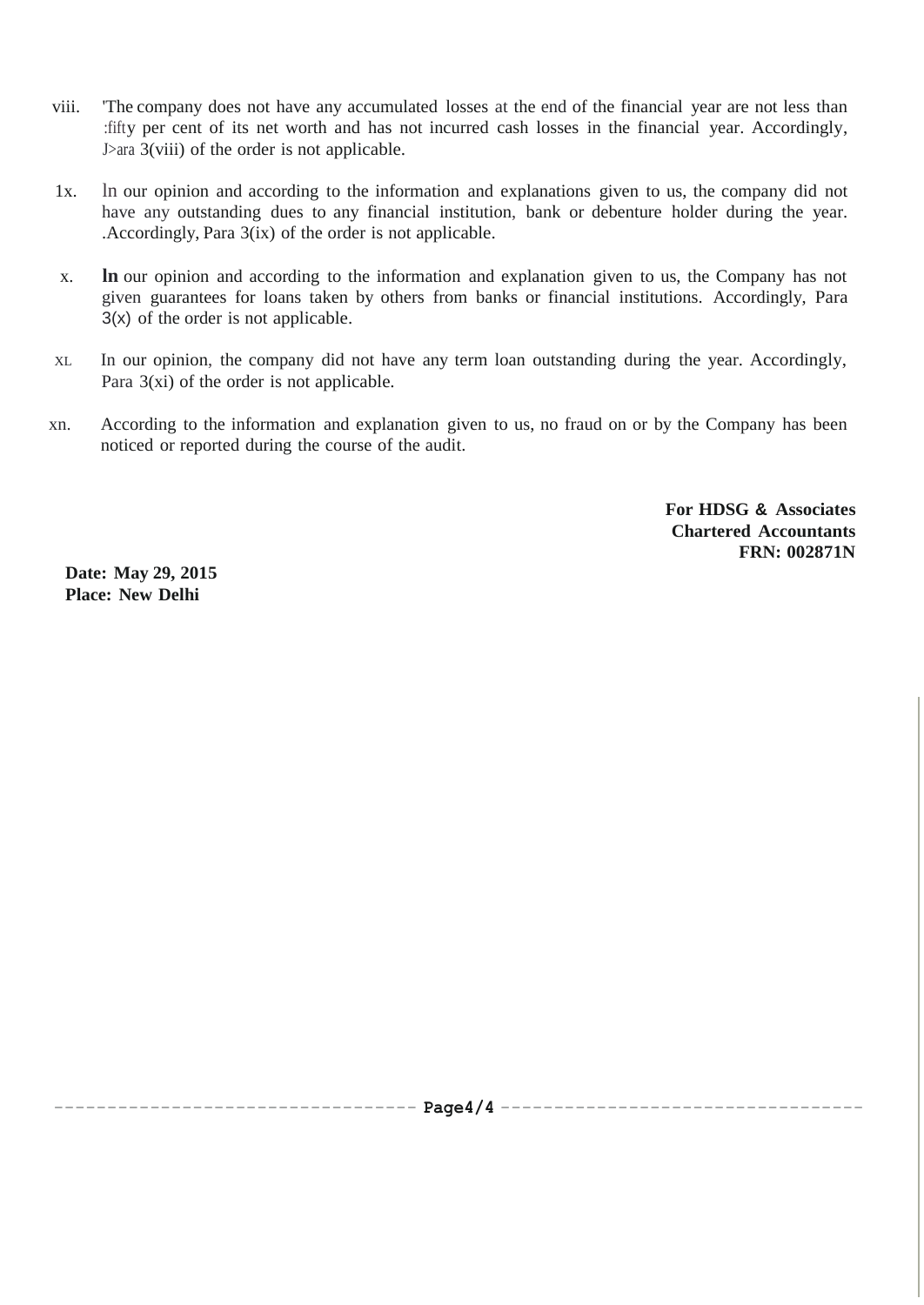## **Gufic Pharma Limited Balance Sheet as at 31March 2015 (All amounts are in Indian Rupees except share data, per share data and unless otherwise stated)**

|             | As at         | As at         |
|-------------|---------------|---------------|
| <b>Note</b> | 31 March 2015 | 31 March 2014 |
|             |               |               |
|             |               |               |
| 3           | 500,000       | 500,000       |
| 4           | 3,510,770     | 3,312,512     |
|             | 4,010,770     | 3,812,512     |
|             |               |               |
| 5           | 28,090        | 28,090        |
| 6           |               | 4,983         |
|             | 28,090        | 33,073        |
|             | 4,038,860     | 3,845,585     |
|             |               |               |
|             |               |               |
| 7           | 2,828,524     | 3,053,041     |
| 8           | 219,578       | 197,011       |
|             | 3,048,102     | 3,250,052     |
|             |               |               |
| 9           | 959,380       | 556,901       |
| 10          | 20,375        | 38,632        |
| 11          | 11,003        |               |
|             | 990,758       | 595,533       |
|             | 4,038,860     | 3,845,585     |
|             |               |               |

**Significant accounting policies 2**

The notes referred to above form an integral part of the financial statements

As per our report of even date attached

For **HDSG & Associates** *For* and on behalf of the Board of Directors of *Chartered Accountants* **Gufic Pharma Limited** Firm Registration No.: 002871N

**Sanjay Jawa Sanjay Jerry Akhilesh Nand** *Partner Director Director* Membership No. : 514719

Place: New Delhi Place: Gurgaon Date: 29 May 2015 Date: 29 May 2015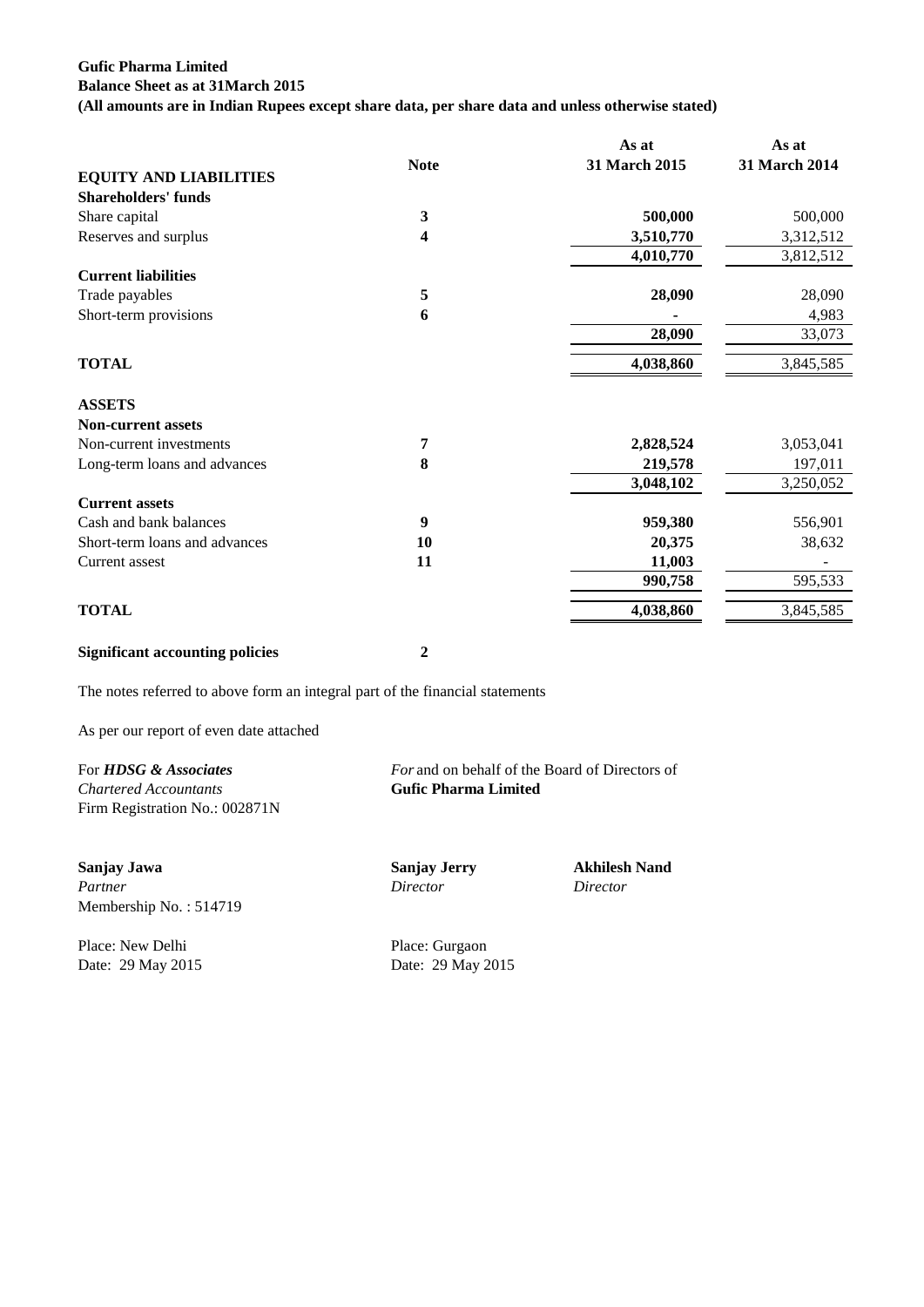## **Gufic Pharma Limited Statement of Profit and Loss for the year ended 31 March 2015**

**(All amounts are in Indian Rupees except share data, per share data and unless otherwise stated)**

|                                                        | <b>Note</b> | For the year ended<br>31 March 2015 | For the fifteen<br>months ended<br>31 March 2014 |
|--------------------------------------------------------|-------------|-------------------------------------|--------------------------------------------------|
| <b>Revenue</b>                                         |             |                                     |                                                  |
| Sale of services                                       | 12          | 240,000                             | 300,000                                          |
| Other operating income                                 | 13          | 67,709                              |                                                  |
| Excess provision write back                            |             | 7,023                               |                                                  |
| <b>Total revenue</b>                                   |             | 314,732                             | 300,000                                          |
| <b>Expenses</b>                                        |             |                                     |                                                  |
| Share in loss of partnership firm                      |             |                                     | 353,091                                          |
| Other expenses                                         | 14          | 86,544                              | 81,951                                           |
| Finance cost                                           | 15          | 690                                 |                                                  |
| <b>Total expenses</b>                                  |             | 87,234                              | 435,042                                          |
| Profit before tax                                      |             | 227,498                             | (135, 042)                                       |
| Current tax                                            |             | 33,625                              | 46,368                                           |
| Minimum Alternative Tax Credit Availment/(Entitlement) |             | 20,375                              | 38,632                                           |
| Tax earlier year                                       |             | 24,760                              |                                                  |
| Profit after tax                                       |             | 198,258                             | (220, 042)                                       |
| Earnings per equity share (Rs.)                        | 16          |                                     |                                                  |
| Basic and diluted - par value of Rs. 100 per share     |             | 39.65                               | (44.01)                                          |
| <b>Significant accounting policies</b>                 | 2           |                                     |                                                  |

The notes referred to above form an integral part of the financial statements

As per our report of even date attached

*Chartered Accountants* **Gufic Pharma Limited** Firm Registration No.: 002871N

**Sanjay Jawa Sanjay Jerry Akhilesh Nand** *Partner Director Director* Membership No. : 514719

Place: New Delhi Place: Gurgaon

For **HDSG & Associates** *For* **and on behalf of the Board of Directors of** 

Date: 29 May 2015 Date: 29 May 2015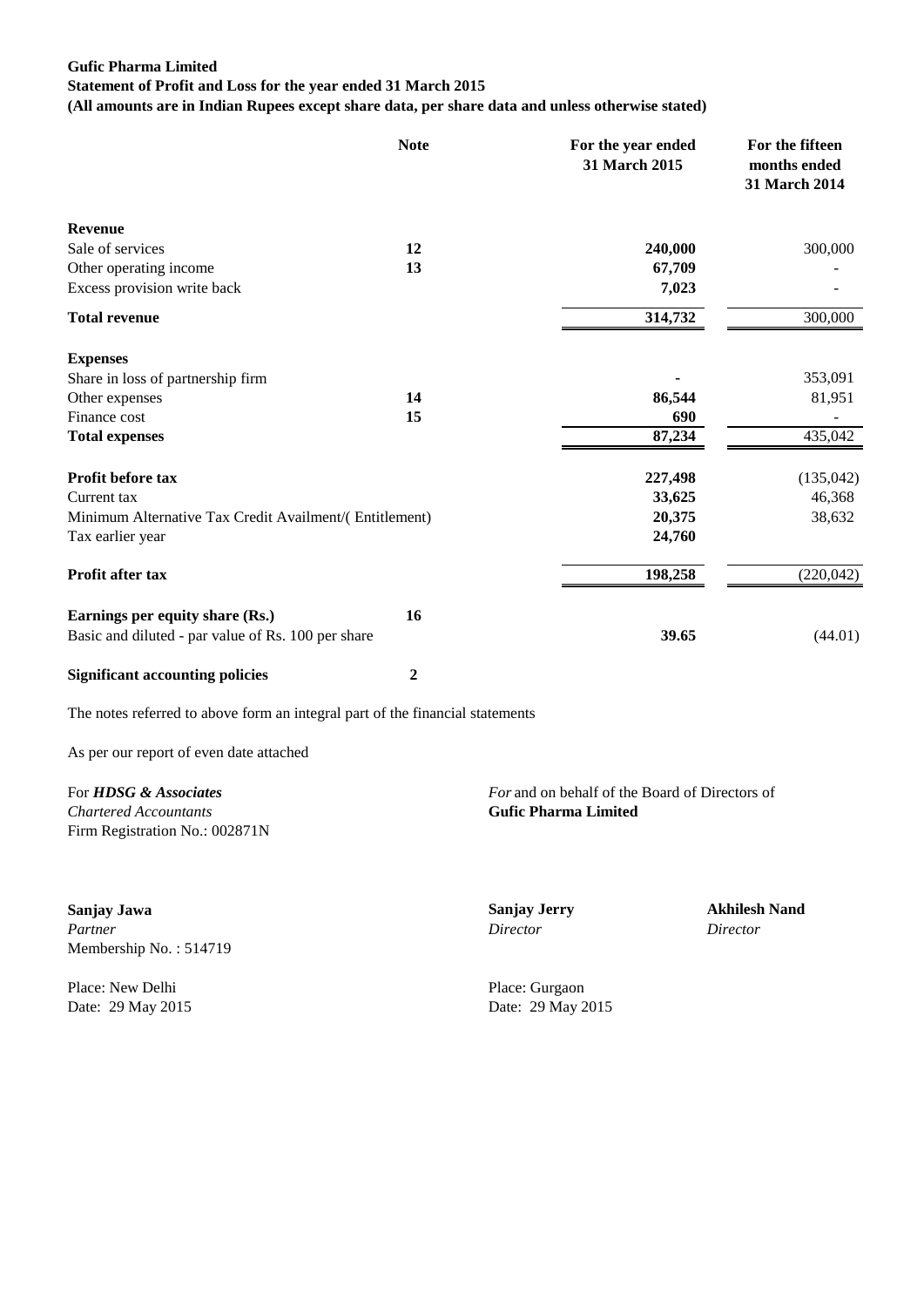**Cash Flow Statement for the year ended 31 March 2015**

**(All amounts are in Indian Rupees except share data, per share data and unless otherwise stated)**

|                                                                   | For the year ended 31<br><b>March 2015</b> | For the fifteen months<br>ended 31 March 2014 |
|-------------------------------------------------------------------|--------------------------------------------|-----------------------------------------------|
| A. Cash flows from operating activities                           |                                            |                                               |
| Net (loss) / profit before tax                                    | 227,498                                    | (135,042)                                     |
| Adjustments:                                                      |                                            |                                               |
| Interest income                                                   | (12,226)                                   |                                               |
| Share in (profit) / loss of partnership firm                      | (55, 483)                                  | 353,091                                       |
| Excess provision W/back                                           |                                            |                                               |
| Operating profit before working capital changes                   | 159,789                                    | 218,049                                       |
| Adjustments:                                                      |                                            |                                               |
| Increase / (decrease) in trade payables                           |                                            | 23                                            |
|                                                                   |                                            | 23                                            |
| Cash generated from operations before taxes                       | 159,789                                    | 218,072                                       |
| Income taxes (paid) / refund                                      | (38, 533)                                  | (40,200)                                      |
| Net cash provided by operating activities                         | 121,256                                    | 177,872                                       |
| <b>B.</b> Cash flows from investing activities                    |                                            |                                               |
| Realisation from investment in a partnership firm                 | 280,000                                    | 28,000                                        |
| Investment in fixed deposits                                      | (700,000)                                  |                                               |
| Interest income on others                                         | 1,223                                      |                                               |
| Net cash generated from / (used in) investing activities          | (418,777)                                  | 28,000                                        |
| Net increase / (decrease) in cash and cash equivalents<br>$(A+B)$ | (297, 521)                                 | 205,872                                       |
| Cash and cash equivalents as at the beginning of the period       | 556,901                                    | 351,029                                       |
| Cash and cash equivalents as at the end of the period             | 259,380                                    | 556,901                                       |
| <b>Notes to Cash flow statement:</b>                              |                                            |                                               |
| 1 Components of cash and cash equivalents (Refer to note 9):      |                                            |                                               |
| Balance with banks                                                |                                            |                                               |
| - on current accounts                                             | 259,380                                    | 556,901                                       |
| Cash and cash equivalents at the end of the period                | 259,380                                    | 556,901                                       |

2 The Cash Flow Statement has been prepared in accordance with the 'Indirect Method' specified in Accounting Standard 3, Cash Flow Statement, notified by Central Government in the Companies (Accounting Standard) Rules, 2006.

The notes referred to above form an integral part of the financial statements

As per our report of even date attached

 $$ Firm Registration No.: 002871N

**For B S R & Co. LLP** *For* and on behalf of the Board of Directors of *Chartered Accountants* **Guide Constants** 

**Sanjay Jawa Sanjay Jerry Akhilesh Nand** *Partner Director Director* Membership No. : 514719

Place: New Delhi Place: Gurgaon

Date: 29 May 2015 Date: 29 May 2015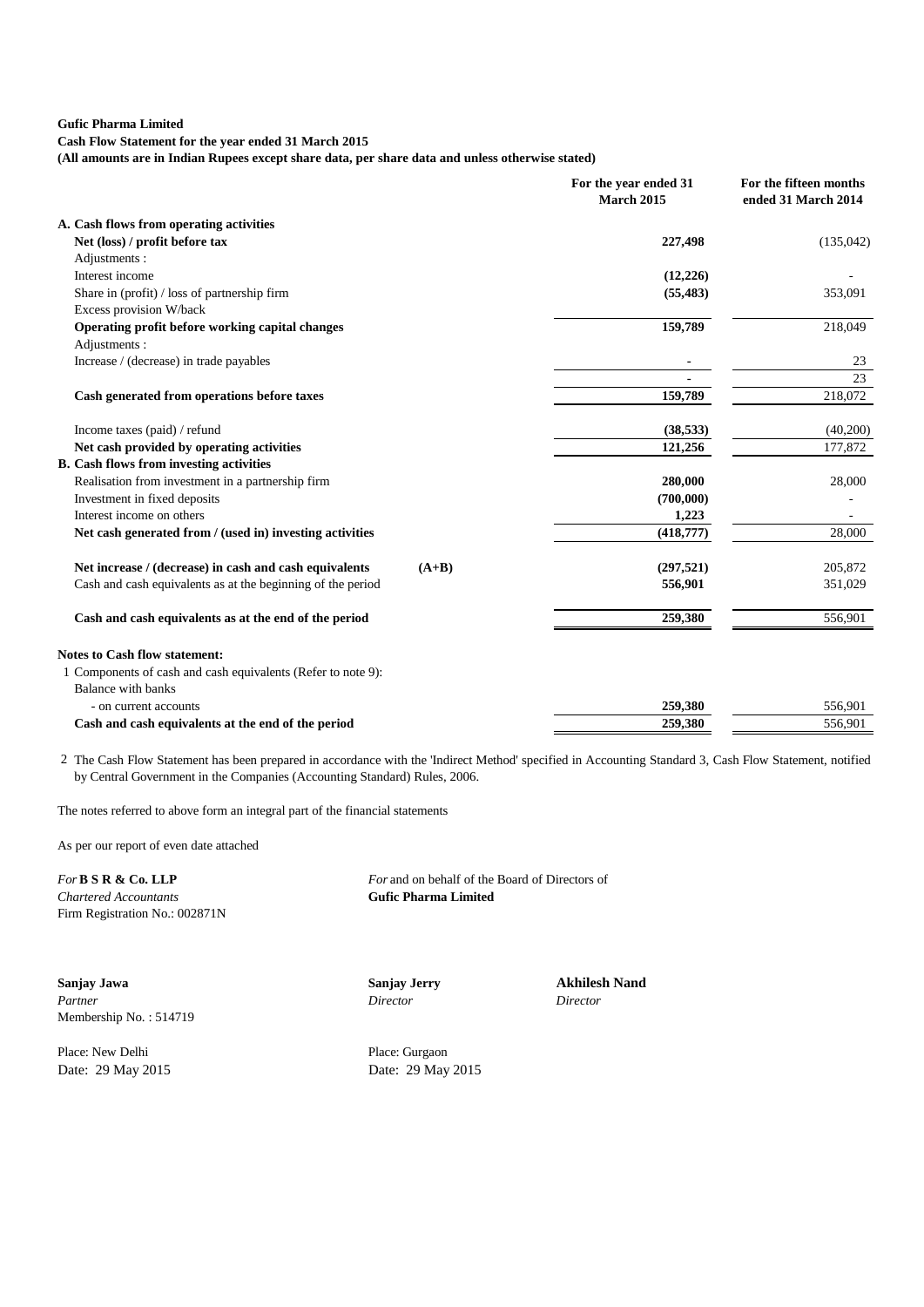## **Gufic Pharma Limited Notes to the financial statements for the year ended 31 March 2015**

**(All amounts are in Indian Rupees except share data, per share data and unless otherwise stated)**

#### **1 Company overview**

Gufic Pharma Limited ('the Company') was set up in 1983 to carry on the business of pharmaceuticals related and other products. The Company receives royalty income under the license user agreement with Sun Pharmaceutical Industries Limited ( Erstwhile Ranbaxy Laboratories Limited ("RLL")) the holding company, for the use of its trademarks Exel, Exel-G, Exel- M, Zole-F and Suprimox.

During the year, effective 24 March 2015, the erstwhile holding company namely Ranbaxy Laboratories Limited has been merged with Sun Pharmaceutical Industries Limited ("SPIL") and SPIL has now become the holding Company of the company.

#### **2 Significant accounting policies**

The accounting policies set out below have been applied consistently to the periods presented in these financial statements.

#### **a) Basis of preparation of financial statements**

These financial statements have been prepared and presented on the accrual basis of accounting and comply with the Accounting Standards prescribed in the Companies (Accounting Standards) Rules, 2006 issued by the Central Government, the other relevant provisions of the Companies Act, 2013 , pronouncements of the Institute of Chartered Accountants of India and other accounting principles generally accepted in India, to the extent applicable. The financial statements are presented in Indian rupees rounded off to the nearest rupees.

#### **b) Use of estimates**

The preparation of financial statements in conformity with Generally Accepted Accounting Principles (GAAP) requires management to make judgments, estimates and assumptions that affect the application of accounting policies and reported amounts of assets, liabilities, income and expenses and the disclosure of contingent liabilities on the date of the financial statements. Actual results could differ from those estimates. Estimates and underlying assumptions are reviewed on an ongoing basis. Any revision to accounting estimates is recognised prospectively in current and future periods.

#### **c) Current-non-current classification**

All assets and liabilities have been classified as current or non-current as per the Company"s normal operating cycle and other criteria set out in the Schedule III to the Companies Act, 2013

#### *Assets*

An asset is classified as current when it satisfies any of the following criteria:

a. it is expected to be realised in, or is intended for sale or consumption in, the Company"s normal operating cycle;

b. it is held primarily for the purpose of being traded;

c. it is expected to be realised within 12 months after the reporting date; or

d. it is cash or cash equivalent unless it is restricted from being exchanged or used to settle a liability for at least 12 months after the reporting date.

#### *Liabilities*

A liability is classified as current when it satisfies any of the following criteria:

a. it is expected to be settled in the Company"s normal operating cycle;

b. it is held primarily for the purpose of being traded;

c. it is due to be settled within 12 months after the reporting date; or

d. the Company does not have an unconditional right to defer settlement of the liability for at least 12 months after the reporting date. Terms of a liability that could, at the option of the counterparty, result in its settlement by the issue of equity instruments do not affect its classification

Current assets/ liabilities include the current portion of non-current financial assets/ liabilities respectively. All other assets/ liabilities are classified as noncurrent.

#### **Operating cycle**

Operating cycle is the time between the acquisition of assets for processing and their realisation in cash or cash equivalents.

#### **d) Investments**

Investments that are readily realisable and intended to be held for not more than a year from the date of acquisition are classified as current investments. All other investments are classified as long-term investments. However, that part of long term investments which is expected to be realised within 12 months after the reporting date is also presented under "current assets" as "current portion of long term investments" in consonance with the current/non-current classification scheme of Schedule III.

Long-term investments (including current portion thereof) are carried at cost less any other-than-temporary diminution in value, determined separately for each individual investment.

Current investments are carried at the lower of cost and fair value. The comparison of cost and fair value is done separately in respect of each category of investments i.e., equity shares, preference shares, convertible debentures etc.

Any reductions in the carrying amount and any reversals of such reductions are charged or credited to the Statement of Profit and Loss.

Investment in the capital of a partnership firm is shown by reference to the capital of the firm on the Balance Sheet date. The Company"s share of profit or loss in a partnership firm is recognised in the Statement of Profit and Loss as and when it accrues i.e. when it is computed and credited or debited to the capital/ current/ any other account of the Company in the books of the partnership firm.

#### **e) Revenue recognition**

Share in profits from investment in a partnership firm is recognised on accrual basis. Royalty is recognised on accrual basis in accordance with the term of the relevant agreement. Interest income is recognised on a time proportion basis taking into account the amount outstanding and the interest rate applicable.

#### **f) Cash and cash equivalents**

Cash and cash equivalents comprise cash balances on hand, cash balance with bank, and highly liquid investments with original maturities, at the date of purchase/ investment, of three months or less.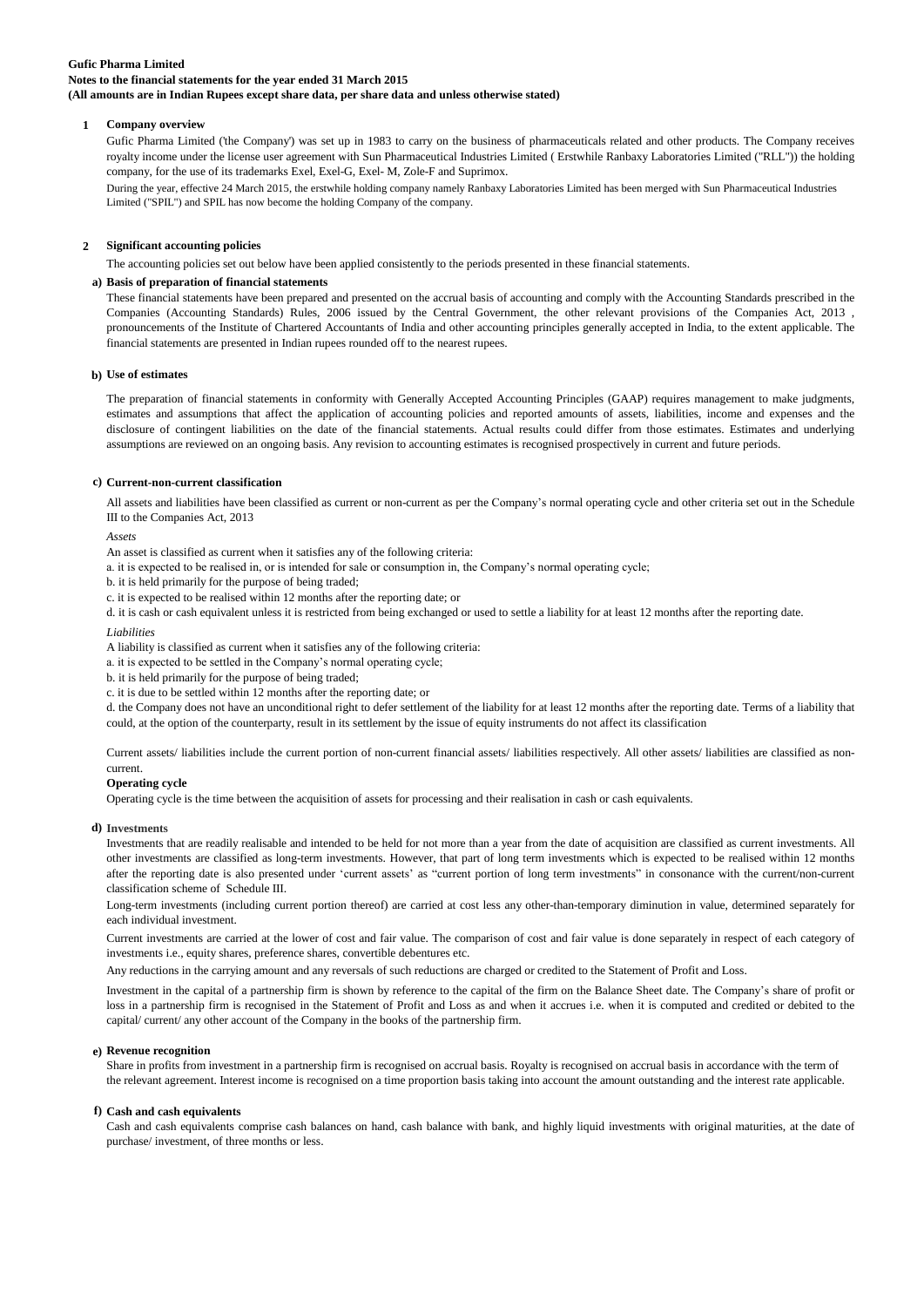### **Notes to the financial statements for the year ended 31 March 2015**

**(All amounts are in Indian Rupees except share data, per share data and unless otherwise stated)**

### **g) Income taxes**

Income-tax expense comprises current tax (i.e. amount of tax for the period determined in accordance with the income tax law) and deferred tax charge or credit (reflecting the tax effects of timing differences between accounting income and taxable income for the period). Income tax expense is recognised in the Statement of Profit and Loss except that tax expense related to items recognised directly in reserves is also recognised in those reserves.

Current tax is measured at the amount expected to be paid to (recovered from) the taxation authorities, using the applicable tax rates and tax laws. Deferred tax is recognised in respect of timing differences between taxable income and accounting income i.e. differences that originate in one period and are capable of reversal in one or more subsequent periods. The deferred tax charge or credit and the corresponding deferred tax liabilities or assets are recognised using the tax rates and tax laws that have been enacted or substantively enacted by the balance sheet date. Deferred tax assets are recognised only to the extent there is reasonable certainty that the assets can be realised in future; however, where there is unabsorbed depreciation or carried forward loss under taxation laws, deferred tax assets are recognised only if there is a virtual certainty supported by convincing evidence that sufficient future taxable income will be available against which such deferred tax assets can be realised. Deferred tax assets are reviewed as at each balance sheet date and written down or writtenup to reflect the amount that is reasonably/ virtually certain (as the case may be) to be realised.

Minimum Alternate Tax ("MAT") under the provisions of the Income-tax Act, 1961 is recognised as current tax in the Statement of Profit and Loss. The credit available under the Act in respect of MAT paid is recognised as an asset only when and to the extent there is convincing evidence that the company will pay normal income tax during the period for which the MAT credit can be carried forward for set-off against the normal tax liability. MAT credit recognised as an asset is reviewed at each balance sheet date and written down to the extent the aforesaid convincing evidence no longer exists.

#### **h) Earnings per share ( 'EPS' )**

Basic earnings/ (loss) per share are calculated by dividing the net profit/ (loss) for the period attributable to equity shareholders by the weighted average number of equity shares outstanding during the period. The weighted average number of equity shares outstanding during the period is adjusted for events of bonus issue and share split. For the purpose of calculating diluted earnings/ (loss) per share, the net profit or loss for the period attributable to equity shareholders and the weighted average number of shares outstanding during the period are adjusted for the effects of all dilutive potential equity shares. The dilutive potential equity shares are deemed converted as of the beginning of the period, unless they have been issued at a later date.

#### **i) Provisions**

A provision is recognised if, as a result of a past event, the Company has a present obligation that can be estimated reliably, and it is probable that an outflow of economic benefits will be required to settle the obligation. Provisions are recognised at the best estimate of the expenditure required to settle the present obligation at the Balance Sheet date. The provisions are measured on an undiscounted basis.

## **j) Contingent liabilities and contingent assets**

A contingent liability exists when there is a possible but not probable obligation, or a present obligation that may, but probably will not, require an outflow of resources, or a present obligation whose amount cannot be estimated reliably. Contingent liabilities do not warrant provisions, but are disclosed unless the possibility of outflow of resources is remote. Contingent assets are neither recognised nor disclosed in the financial statements. However, contingent assets are assessed continually and if it is virtually certain that an inflow of economic benefits will arise, the asset and related income are recognised in the period in which the change occurs.

(This space has been intentionally left blank)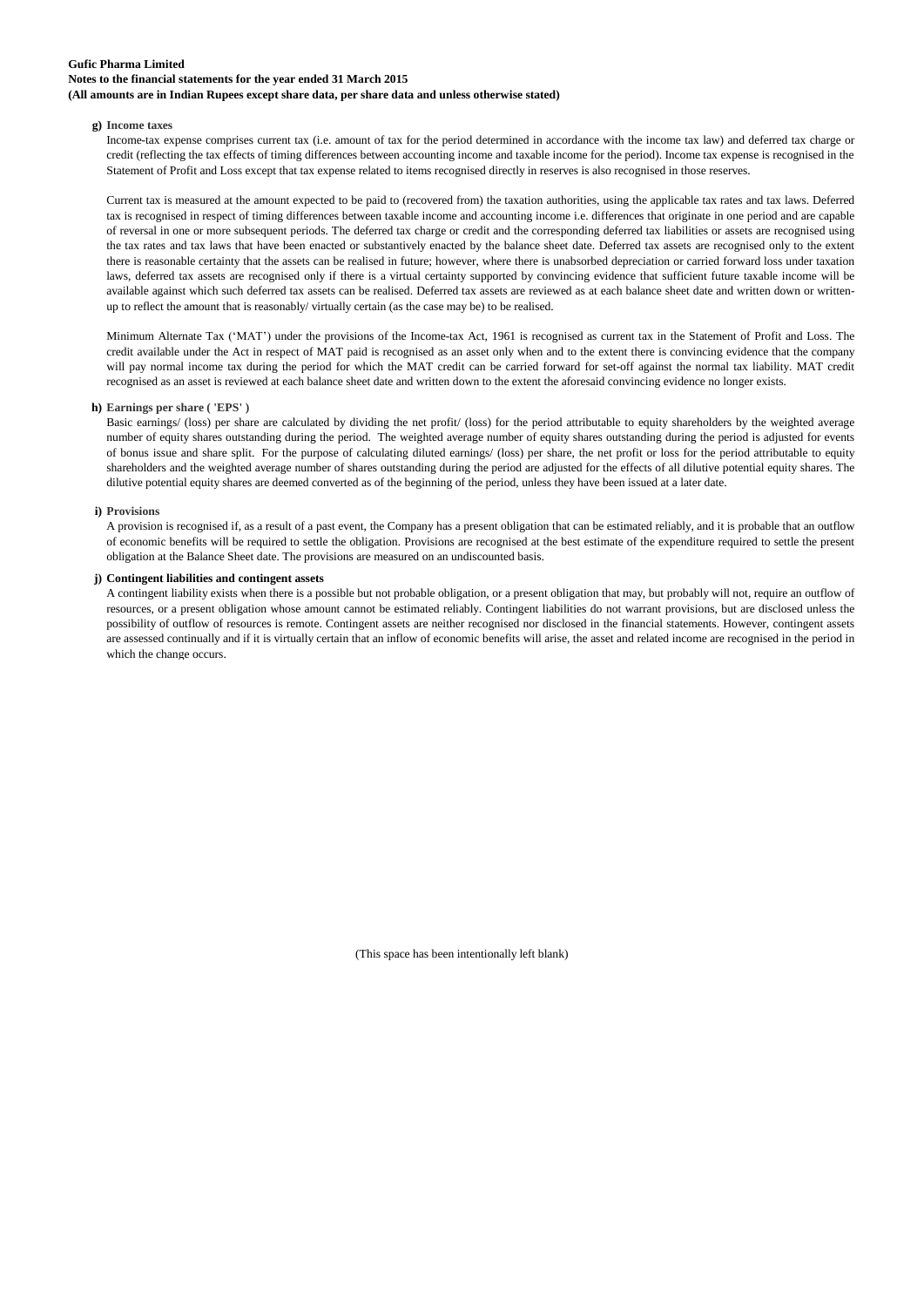**Notes to the financial statements for the year ended 31 March 2015**

#### **(All amounts are in Indian Rupees except share data, per share data and unless otherwise stated)**

| Share capital                                                                                     | As at<br>31 March 2015 | As at<br>31 March 2014 |
|---------------------------------------------------------------------------------------------------|------------------------|------------------------|
| <b>Authorised</b><br>5,000 (previous year 5,000) equity shares of Rs. 100 each                    | 500,000                | 500,000                |
| Issued, subscribed and fully paid up<br>5,000 (previous year 5,000) equity shares of Rs. 100 each | 500,000                | 500,000                |
|                                                                                                   | 500,000                | 500,000                |

#### **a. Reconciliation of shares outstanding at the beginning and at the end of the reporting period**

|                                              | As at 31 March 2015 |         |               | As at 31 March 2014 |
|----------------------------------------------|---------------------|---------|---------------|---------------------|
|                                              | Number              | Amount  | <b>Number</b> | Amount              |
| Equity shares of Rs. 100 each fully paid up: |                     |         |               |                     |
| At the commencement and end of the period    | 5.000               | 500,000 | 5.000         | 500,000             |
|                                              | 5.000               | 500,000 | 5.000         | 500,000             |
|                                              |                     |         |               |                     |

#### **b. Rights, preferences and restrictions attached to equity shares**

The Company has a single class of equity shares. Accordingly, all equity shares rank equally with regard to dividends and share in the Company's residual assets. The equity shares are entitled to receive dividend as  $\Gamma$ declared from time to time. The voting rights of an equity shareholder on show of hand or through proxy shall be in proportion to his share of the paid-up equity capital of the Company. On winding up of the<br>Company, the ho

#### **c. Shares held by holding/ ultimate holding company and/ or their subsidiaries/ associates**

|                                                                                                                                                                                                                           | As at 31 March 2015 |                   |              | As at 31 March 2014 |  |
|---------------------------------------------------------------------------------------------------------------------------------------------------------------------------------------------------------------------------|---------------------|-------------------|--------------|---------------------|--|
|                                                                                                                                                                                                                           | <b>Number</b>       | Amount            | Number       | Amount              |  |
| Equity shares of Rs. 100 each fully paid up held by:<br>Sun Pharmaceutical Industries Limited, the holding company, (w.e.f. 24<br>March 2015, Ranbaxy Laboratories Limited till 23 March 2015) along<br>with its nominees | 4.900               | 490,000           | 4.900        | 490,000             |  |
| Ranbaxy Drugs Limited, fellow subsidiary                                                                                                                                                                                  | 100<br>5.000        | 10,000<br>500,000 | 100<br>5.000 | 10,000<br>500,000   |  |

#### **d. Particulars of shareholders holding more than 5% shares of a class of shares**

|                                                                                                                                                                                                                           | As at 31 March 2015 |                             |               | As at 31 March 2014    |  |
|---------------------------------------------------------------------------------------------------------------------------------------------------------------------------------------------------------------------------|---------------------|-----------------------------|---------------|------------------------|--|
|                                                                                                                                                                                                                           | <b>Number</b>       | $%$ holding<br>in the class | <b>Number</b> | % holding in the class |  |
| Equity shares of Rs. 100 each fully paid up held by:<br>Sun Pharmaceutical Industries Limited, the holding company, (w.e.f. 24<br>March 2015, Ranbaxy Laboratories Limited till 23 March 2015) along<br>with its nominees | 4.900               | 98                          | 4.900         | 98                     |  |
|                                                                                                                                                                                                                           | 4,900               | 98                          | 4,900         | 98                     |  |

**e.** During the five years immediately preceding the current period and previous year, neither any bonus shares or shares issued for consideration other than cash that have been issued nor any shares that have been bought back.

| <b>Reserves and surplus</b>                 | As at<br>31 March 2015 | As at<br>31 March 2014 |
|---------------------------------------------|------------------------|------------------------|
| Surplus in the Statement of Profit and Loss |                        |                        |
| Balance at the beginning of the period      | 3,312,512              | 3,532,554              |
| Add: (Loss) / Profit for the period         | 198,258                | (220, 042)             |
| Balance at the end of the period            | 3,510,770              | 3,312,512              |
| 5 Trade payables                            | As at<br>31 March 2015 | As at<br>31 March 2014 |
| Trade payables *                            | 28,090                 | 28,090                 |
|                                             | 28,090                 | 28,090                 |
|                                             |                        |                        |

\* The Ministry of Micro, Small and Medium Enterprises has issued an Office Memorandum dated 26 August 2008 which recommends that the Micro and Small Enterprises should mention in their correspondence<br>with its customers the small enterprises as defined under the Micro, Small and Medium Enterprises Development Act, 2006. Further, the Company has not received any claim for interest from any supplier under the said Act.

|                                                                                                                           | Long term              |                        | Short term             |                        |
|---------------------------------------------------------------------------------------------------------------------------|------------------------|------------------------|------------------------|------------------------|
| <b>Provisions</b>                                                                                                         | As at<br>31 March 2015 | As at<br>31 March 2014 | As at<br>31 March 2015 | As at<br>31 March 2014 |
| Provision for Income tax [Net of advance tax and tax deducted<br>at source amounting to Rs Nil (Previous year Rs 70,366)] |                        |                        |                        | 4,983                  |
|                                                                                                                           |                        | <b>.</b>               |                        | 4,983                  |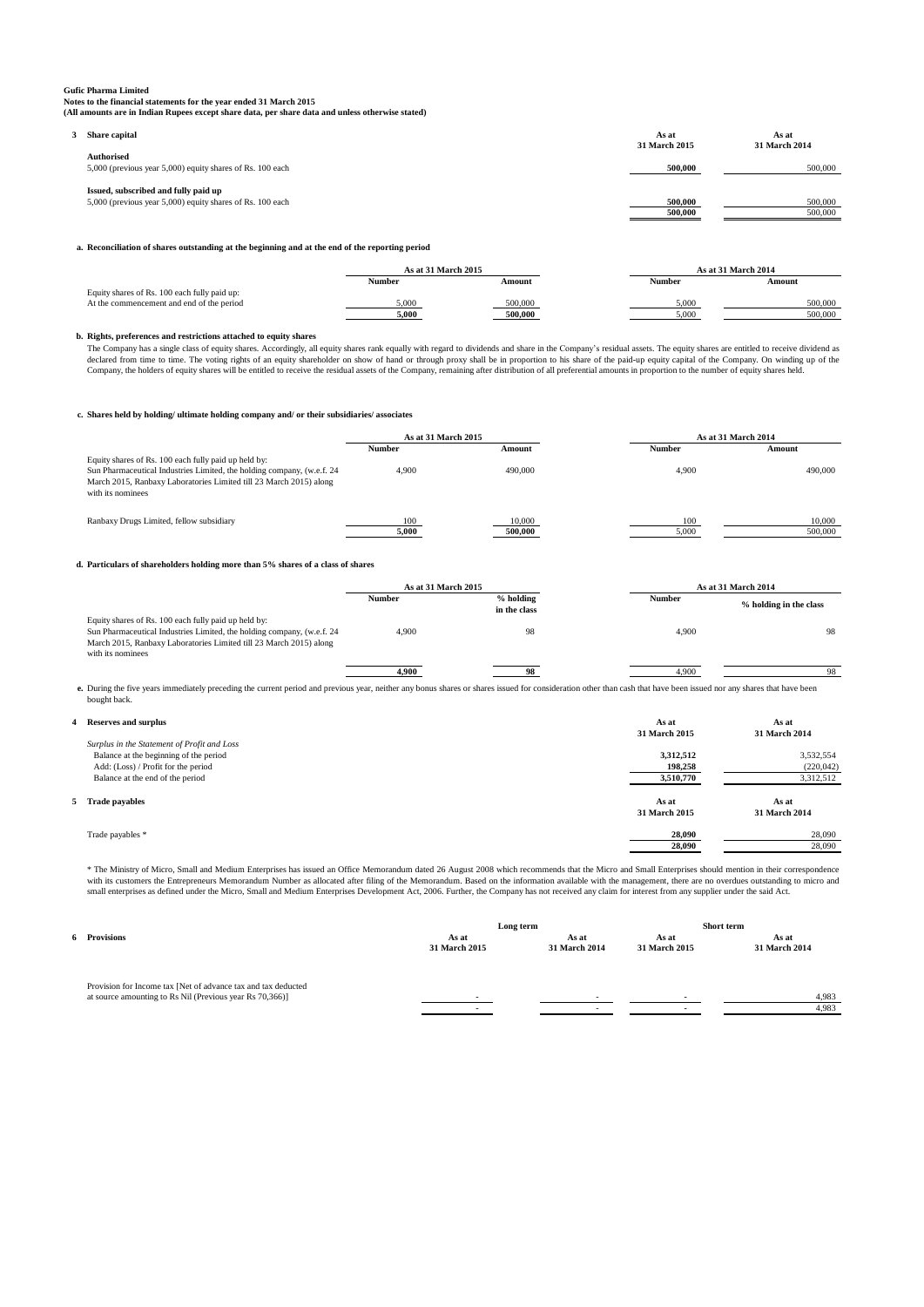**Gufic Pharma Limited Notes to the financial statements for the year ended 31 March 2015 (All amounts are in Indian Rupees except share data, per share data and unless otherwise stated)**

| 7  | Non-current investments<br>(valued at cost unless otherwise stated)                                                                                                                                                                                                                                                                               |                                                |                         | As at<br>31 March 2015                      | As at<br>31 March 2014                           |
|----|---------------------------------------------------------------------------------------------------------------------------------------------------------------------------------------------------------------------------------------------------------------------------------------------------------------------------------------------------|------------------------------------------------|-------------------------|---------------------------------------------|--------------------------------------------------|
|    | Trade:<br>Other non-current investments<br><b>Unquoted investments</b>                                                                                                                                                                                                                                                                            |                                                |                         |                                             |                                                  |
|    | Investment in partnership firm<br>Share in Solrex Pharmaceuticals Company, a partnership firm<br>Opening balance                                                                                                                                                                                                                                  |                                                |                         | 3,053,041                                   | 3,434,132                                        |
|    | Add : Investment made during the period<br>Less / Add : Share of profit /(loss) from partnership firm for the period<br>Less : Withdrawal from partnership firm                                                                                                                                                                                   |                                                |                         | 55,483<br>280,000                           | (353,091)<br>28,000                              |
|    | Names of partners and share in profits (%)                                                                                                                                                                                                                                                                                                        |                                                |                         | 2,828,524                                   | 3,053,041                                        |
|    |                                                                                                                                                                                                                                                                                                                                                   | As at 31 March 2015<br>Capital<br>contribution | % Share in<br>profits   | Capital<br>contribution                     | As at 31 March 2014<br>% Share in<br>profits     |
|    | Name, capital and profits sharing ratio of the partners :<br>Gufic Pharma Limited<br>Ranbaxy Drugs Limited                                                                                                                                                                                                                                        | 2,828,524<br>1,731,510,247<br>1,734,338,771    | 0.10<br>99.90<br>100.00 | 3,053,041<br>1,949,294,584<br>1,952,347,625 | 0.10<br>99.90<br>100.00                          |
|    | Aggregate book value of unquoted non-current investments (net of provision for other-than-temporary diminution)<br>Aggregate provision for other-than-temporary diminution in value of non-current investments<br>Aggregate carrying amount of 'long-term investments' within the meaning of Accounting Standard 13 "Accounting for Investments". |                                                |                         | 2,828,524<br>2,828,524                      | 3,053,041<br>3,053,041                           |
| 8  | Long-term loans and advances<br>(Unsecured and considered good)                                                                                                                                                                                                                                                                                   | Non-current portion<br>As at<br>31 March 2015  | As at<br>31 March 2014  | As at<br>31 March 2015                      | <b>Current portion</b><br>As at<br>31 March 2014 |
|    | To parties other than related parties<br>Minimum alternate tax credit entitlement<br>Advance tax and tax deducted at source [net of provision for tax<br>amounting to Rs. 108,125 (previous year Rs. 2,21,099)                                                                                                                                    | 173,769                                        | 155,039                 | 20,375                                      | 38,632                                           |
|    |                                                                                                                                                                                                                                                                                                                                                   | 45,809<br>219,578                              | 41,972<br>197,011       | 20,375                                      | 38,632                                           |
| 9  | Cash and cash equivalents<br>Balance with banks                                                                                                                                                                                                                                                                                                   |                                                |                         | As at<br>31 March 2015                      | As at<br>31 March 2014                           |
|    | - Balance with banks<br>On current accounts@                                                                                                                                                                                                                                                                                                      |                                                |                         | 259,380                                     | 556,901                                          |
|    | - Other bank balances@                                                                                                                                                                                                                                                                                                                            |                                                |                         | 700,000<br>959,380                          | 556,901                                          |
|    | @ Details of bank balances/deposits<br>Bank balances available on demand /deposit with original maturity of three months or less included under 'cash and cash equivalents'.<br>Bank deposits due to mature within tweleve months of the reporting date included under 'other bank balances.'                                                     |                                                |                         | 259,380<br>700,000<br>959,380               | 556,901<br>556,901                               |
| 10 | Short-term loans and advances<br>(Unsecured and considered good)                                                                                                                                                                                                                                                                                  |                                                |                         | As at<br>31 March 2015                      | As at<br>31 March 2014                           |
|    | Current portion of long-term loans and advances *<br>To parties other than related parties<br>*Refer to note 8                                                                                                                                                                                                                                    |                                                |                         | 20,375<br>20.375                            | 38,632<br>38,632                                 |
| 11 | Other current assets<br>(Unsecured and considered good)                                                                                                                                                                                                                                                                                           |                                                |                         | As at<br>31 March 2015                      | As at<br>31 March 2014                           |
|    | Interest accrued but not due on deposit accounts                                                                                                                                                                                                                                                                                                  |                                                |                         | 11,003<br>11,003                            |                                                  |
|    | 12 Sale of services                                                                                                                                                                                                                                                                                                                               |                                                |                         | For the year ended<br>31 March 2015         | For the fifteen months ended<br>31 March 2014    |
|    | Royalty income                                                                                                                                                                                                                                                                                                                                    |                                                |                         | 240,000<br>240,000                          | 300,000<br>300,000                               |
|    | 13 Other operating income                                                                                                                                                                                                                                                                                                                         |                                                |                         | For the year ended<br>31 March 2015         | For the fifteen months ended<br>31 March 2014    |
|    | Interest income on<br>Others-deposits<br>Share in profit of partnership firm*<br>*Refer to note 7                                                                                                                                                                                                                                                 |                                                |                         | 12,226<br>55,483<br>67,709                  |                                                  |